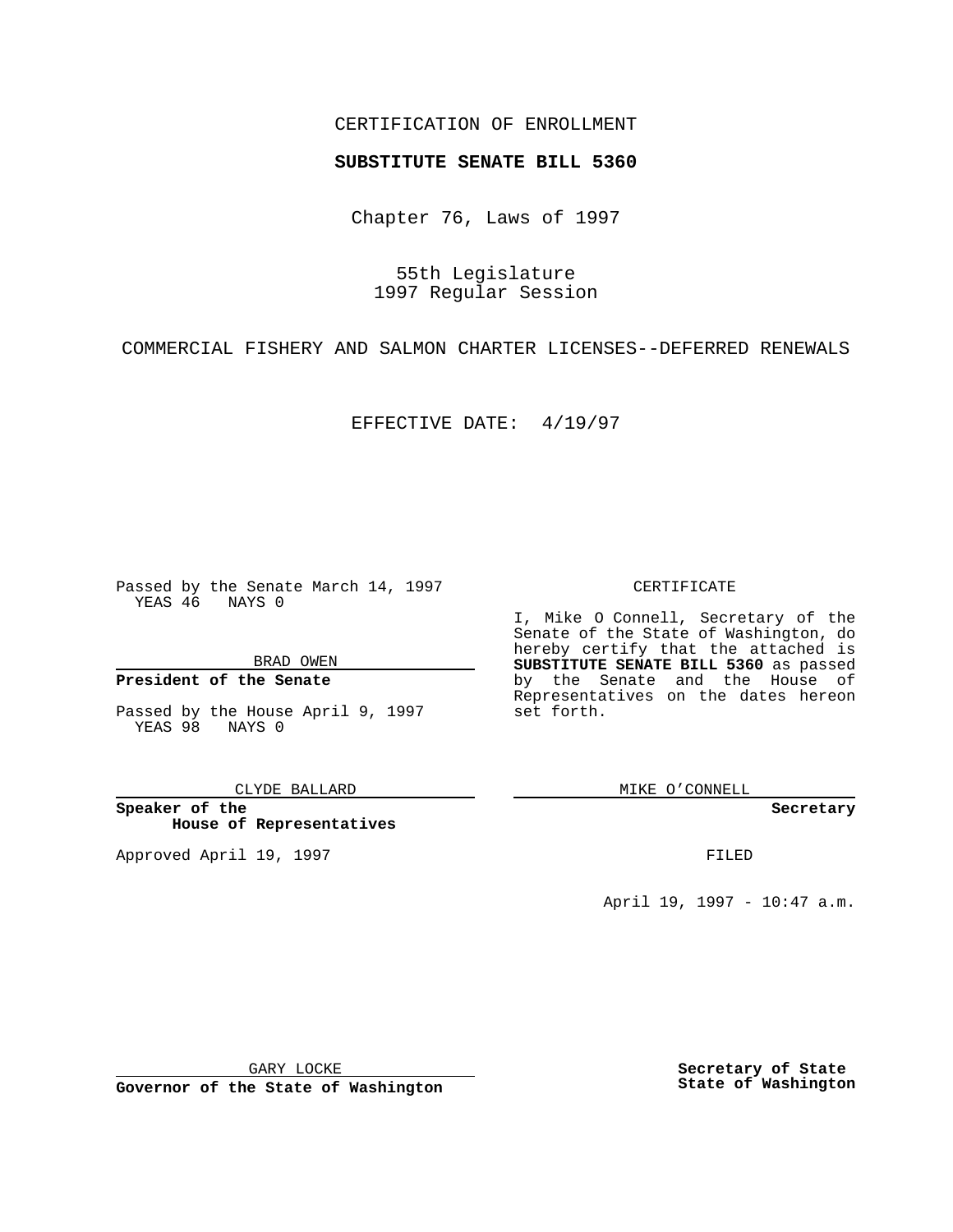## **SUBSTITUTE SENATE BILL 5360** \_\_\_\_\_\_\_\_\_\_\_\_\_\_\_\_\_\_\_\_\_\_\_\_\_\_\_\_\_\_\_\_\_\_\_\_\_\_\_\_\_\_\_\_\_\_\_

\_\_\_\_\_\_\_\_\_\_\_\_\_\_\_\_\_\_\_\_\_\_\_\_\_\_\_\_\_\_\_\_\_\_\_\_\_\_\_\_\_\_\_\_\_\_\_

Passed Legislature - 1997 Regular Session

# **State of Washington 55th Legislature 1997 Regular Session**

**By** Senate Committee on Natural Resources & Parks (originally sponsored by Senators Hargrove, Anderson, Spanel, Swecker, Haugen, Oke, Snyder and Kline)

Read first time 02/17/97.

 AN ACT Relating to the renewal of commercial fishery and salmon charter licenses; amending RCW 75.28.110 and 75.28.095; and declaring an emergency.

BE IT ENACTED BY THE LEGISLATURE OF THE STATE OF WASHINGTON:

 **Sec. 1.** RCW 75.28.110 and 1996 c 267 s 28 are each amended to read as follows:

 (1) The following commercial salmon fishery licenses are required for the license holder to use the specified gear to fish for salmon in state waters. Only a person who meets the qualifications of RCW 75.30.120 may hold a license listed in this subsection. The licenses and their annual fees and surcharges under RCW 75.50.100 are:

| 12 | Fishery                      | <b>Resident</b> | <b>Nonresident</b> | <b>Surcharge</b> |
|----|------------------------------|-----------------|--------------------|------------------|
| 13 | License                      | Fee             | Fee                |                  |
| 14 | (a) Salmon Gill Net--Grays   | \$380           | \$685              | plus \$100       |
| 15 | Harbor-Columbia river        |                 |                    |                  |
| 16 | (b) Salmon Gill Net--Puget   | \$380           | \$685              | plus \$100       |
| 17 | Sound                        |                 |                    |                  |
| 18 | (c) Salmon Gill Net--Willapa | \$380           | \$685              | plus \$100       |
| 19 | Bay-Columbia river           |                 |                    |                  |
| 20 | (d) Salmon purse seine       | \$530           | \$985              | plus \$100       |

p. 1 SSB 5360.SL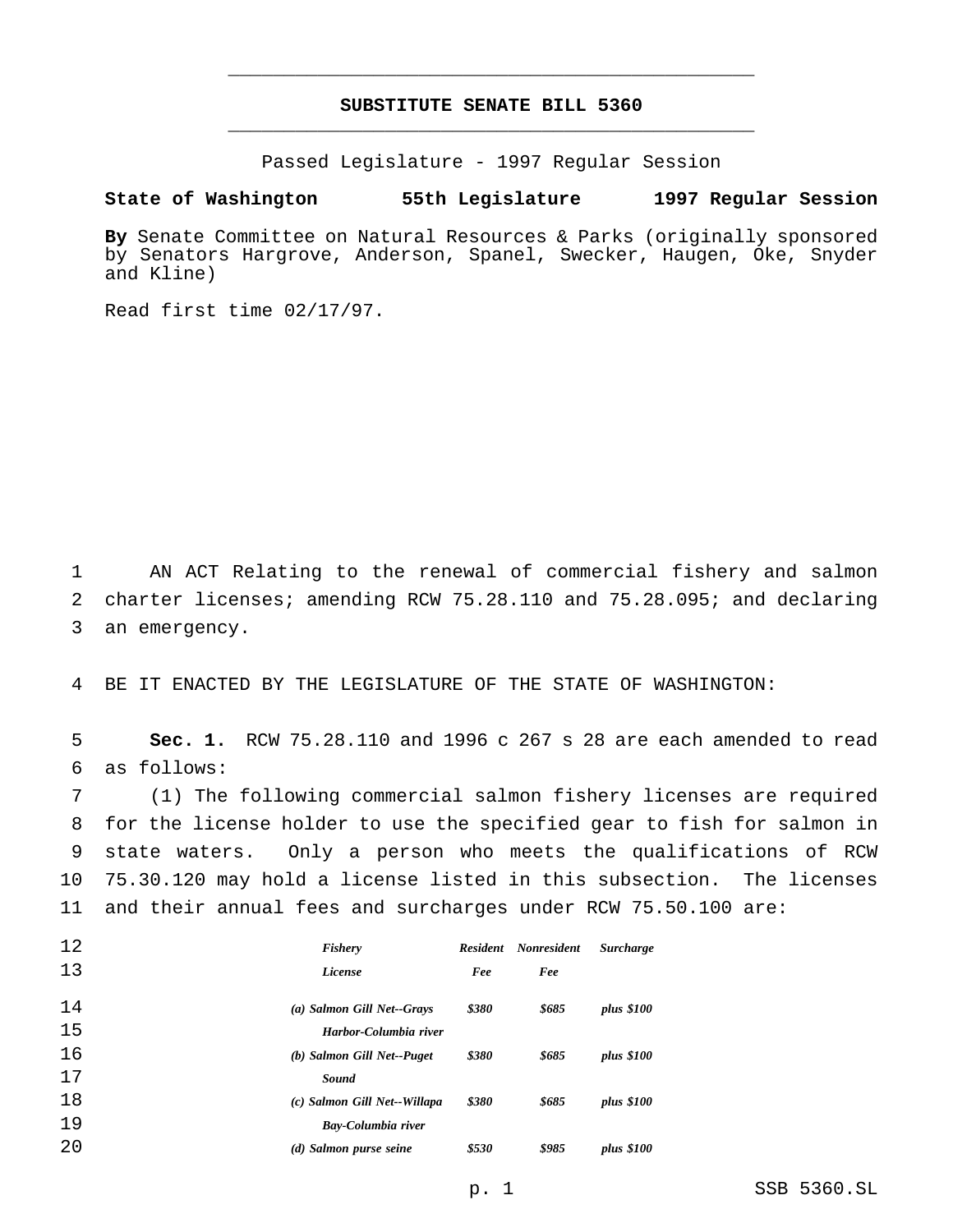| ᅩ           | (e) Salmon reef net | \$380 | \$685 | plus \$100 |
|-------------|---------------------|-------|-------|------------|
| $\sim$<br>∠ | (f) Salmon troll    | \$380 | \$685 | plus \$100 |

 (2) A license issued under this section authorizes no taking or delivery of salmon or other food fish unless a vessel is designated under RCW 75.28.045.

 (3) Holders of commercial salmon fishery licenses may retain incidentally caught food fish other than salmon, subject to rules of the department.

(4) A salmon troll license includes a salmon delivery license.

 (5) A salmon gill net license authorizes the taking of salmon only in the geographical area for which the license is issued. The geographical designations in subsection (1) of this section have the following meanings:

 (a) "Puget Sound" includes waters of the Strait of Juan de Fuca, Georgia Strait, Puget Sound and all bays, inlets, canals, coves, sounds, and estuaries lying easterly and southerly of the international boundary line and a line at the entrance to the Strait of Juan de Fuca projected northerly from Cape Flattery to the lighthouse on Tatoosh Island and then to Bonilla Point on Vancouver Island.

 (b) "Grays Harbor-Columbia river" includes waters of Grays Harbor and tributary estuaries lying easterly of a line projected northerly from Point Chehalis Light to Point Brown and those waters of the Columbia river and tributary sloughs and estuaries easterly of a line at the entrance to the Columbia river projected southerly from the most westerly point of the North jetty to the most westerly point of the South jetty.

 (c) "Willapa Bay-Columbia river" includes waters of Willapa Bay and tributary estuaries and easterly of a line projected northerly from Leadbetter Point to the Cape Shoalwater tower and those waters of the Columbia river and tributary sloughs described in (b) of this subsection.

 (6) A commercial salmon troll fishery license may be renewed under this section if the license holder notifies the department by May 1st 34 of that year that he or she will not participate in the fishery during that calendar year. A commercial salmon gill net, reef net, or seine fishery license may be renewed under this section if the license holder 37 notifies the department by August 1st of that year that he or she will 38 not participate in the fishery during that calendar year. The license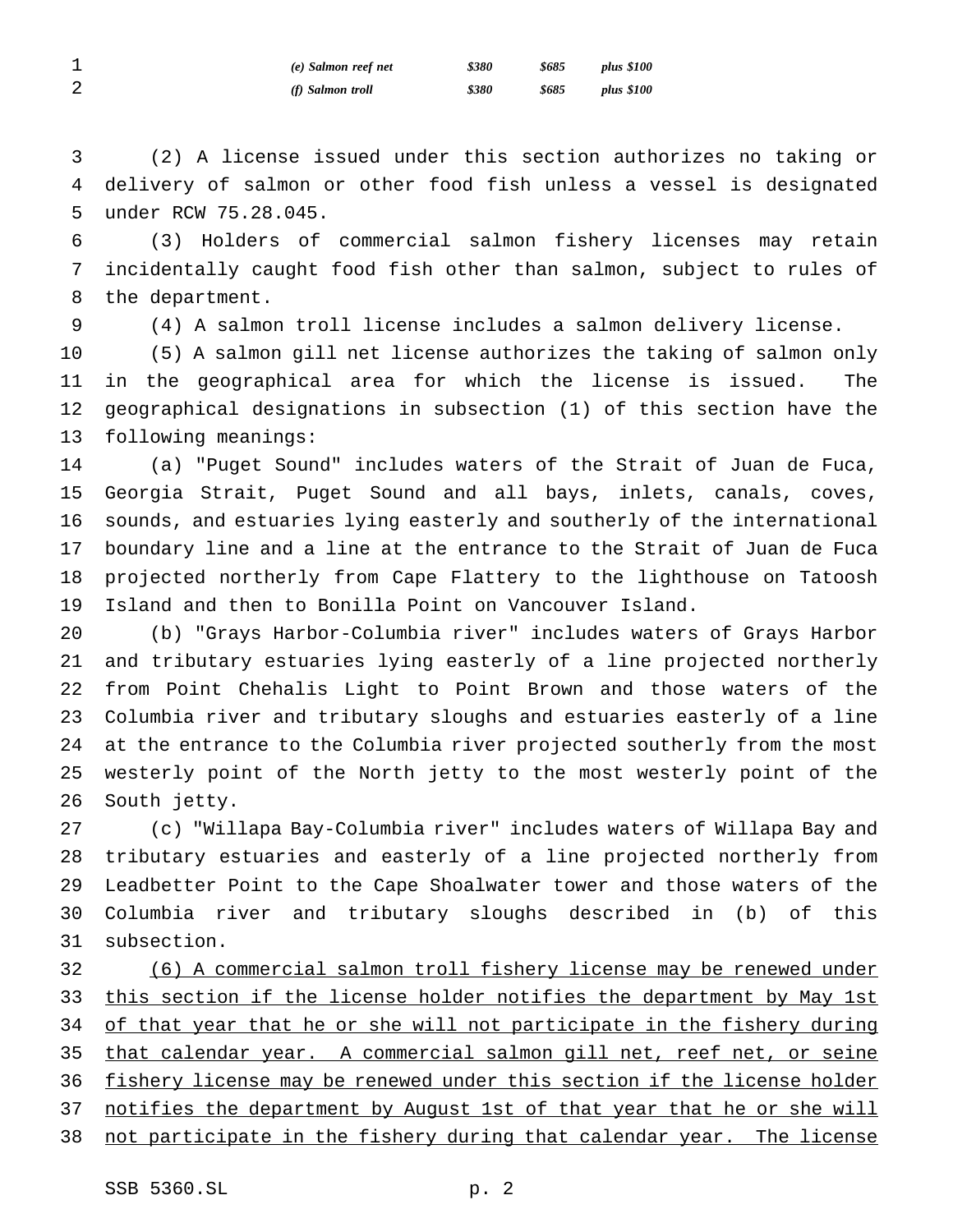holder must pay the one hundred-dollar enhancement surcharge, plus a fifteen-dollar handling charge, in order to be considered a valid

3 renewal and eligible to renew the license the following year.

 **Sec. 2.** RCW 75.28.095 and 1995 c 104 s 1 are each amended to read as follows:

 (1) The director shall issue the charter licenses and angler permits listed in this section according to the requirements of this title. The licenses and permits and their annual fees and surcharges are:

| 10 | <b>License or Permit</b> | <b>Annual Fee</b>                 |                    | Governing<br><b>Section</b> |
|----|--------------------------|-----------------------------------|--------------------|-----------------------------|
| 11 |                          | $(RCW 75.50.100 \text{ Surface})$ |                    |                             |
| 12 |                          | <b>Resident</b>                   | <b>Nonresident</b> |                             |
| 13 | (a) Nonsalmon charter    | \$225                             | \$375              |                             |
| 14 | (b) Salmon charter       | \$380                             | \$685              | RCW 75.30.065               |
| 15 |                          | (plus \$100)                      | (plus \$100)       |                             |
| 16 | $(c)$ Salmon angler      | $\boldsymbol{\mathcal{S}}$ 0      | $\boldsymbol{s}$ 0 | RCW 75.30.070               |
| 17 | (d) Salmon roe           | \$95                              | \$95               | RCW 75.28.690               |

 (2) Except as provided in subsection (5) of this section, it is unlawful to operate a vessel as a charter boat from which salmon or salmon and other food fish or shellfish are taken without a salmon charter license designating the vessel. The director may issue a salmon charter license only to a person who meets the qualifications of RCW 75.30.065.

 (3) Except as provided in subsections (2) and (5) of this section, it is unlawful to operate a vessel as a charter boat from which food fish or shellfish are taken without a nonsalmon charter license. As used in this subsection, "food fish" does not include salmon.

 (4) "Charter boat" means a vessel from which persons may, for a fee, fish for food fish or shellfish for personal use, and that brings food fish or shellfish into state ports or brings food fish or shellfish taken from state waters into United States ports. The director may specify by rule when a vessel is a "charter boat" within this definition. "Charter boat" does not mean a vessel used by a guide for clients fishing for food fish for personal use in freshwater rivers, streams, and lakes, other than Lake Washington or that part of the Columbia River below the bridge at Longview.